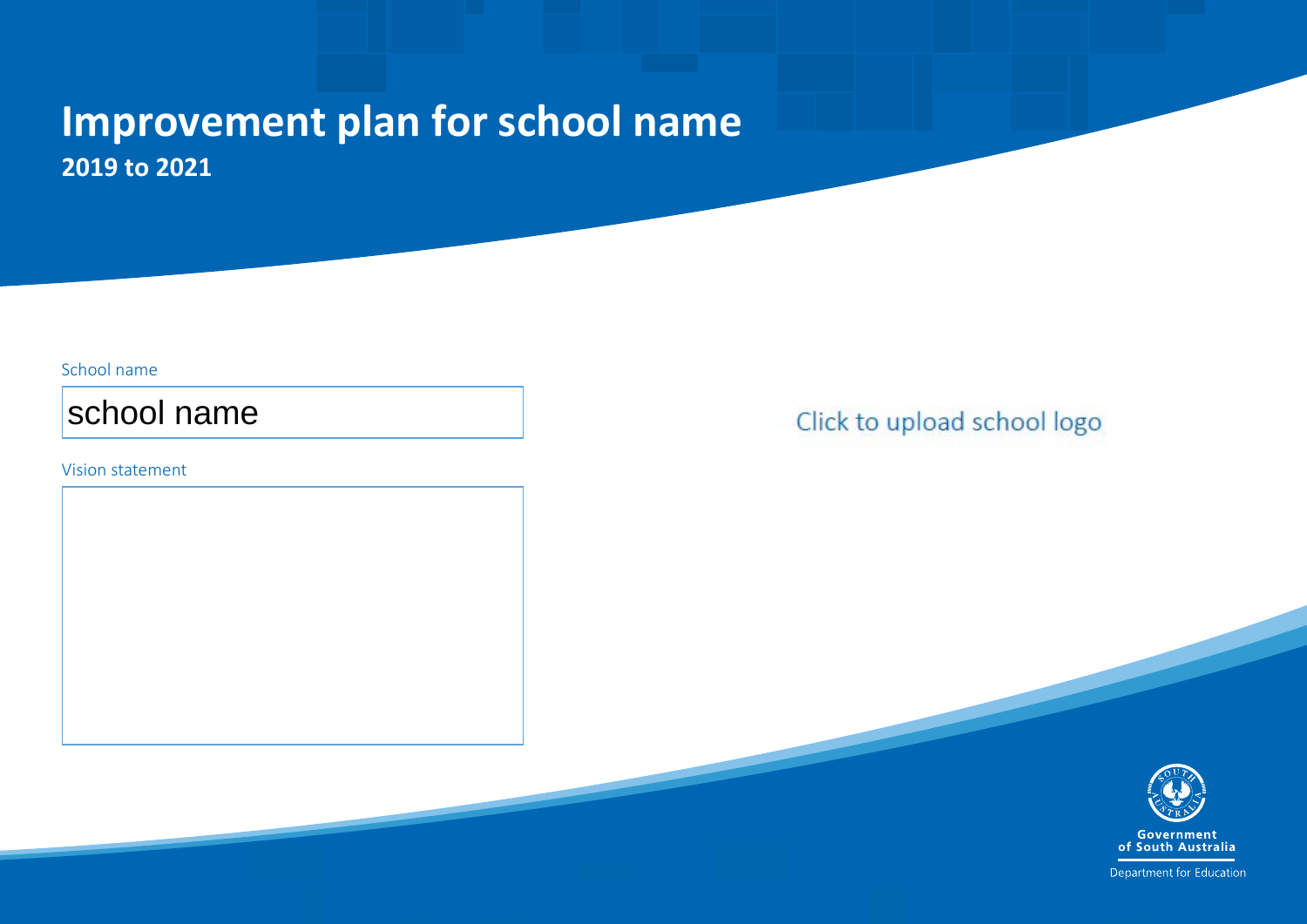## **Plan summary**

This table will be automatically populated to provide a summary of your plan.

| Goals                                                                             | <b>Targets</b>                                                                                                                                                                                                                                                                                                                                                                                                 | Challenge of practice                                                                                                                                                                           |  |
|-----------------------------------------------------------------------------------|----------------------------------------------------------------------------------------------------------------------------------------------------------------------------------------------------------------------------------------------------------------------------------------------------------------------------------------------------------------------------------------------------------------|-------------------------------------------------------------------------------------------------------------------------------------------------------------------------------------------------|--|
| Students will develop as<br>assessment capable learners                           | In 2019:<br>50% of students in reception will achieve the SEA<br>40% of students in year 1 will achieve SEA in reading and 35% in Phonics<br>50% of students in year 2 will achieve SEA                                                                                                                                                                                                                        | If we implement a systematic approach to phonics e.g Jolly<br>Phonics and the whole site literacy critical commitment across<br>all curriculum then students will develop their balanced reader |  |
| in reading and have effective<br>phonics and phonological<br>awareness skills and | In 2020:<br>55% of students in Reception will achieve the SEA<br>50% of students in year 1 will achieve SEA in reading and 45% in Phonics<br>60% of students in year 2 will achieve SEA                                                                                                                                                                                                                        | and comprehension skills.<br>If we implement formative assessment with a focus on learning                                                                                                      |  |
| knowledge.                                                                        | In 2021:<br>60% of students in Reception will achieve the SEA<br>55% of students in year 1 will achieve SEA in reading and 50% in Phonics<br>65% of students in year 2 will achieve SEA                                                                                                                                                                                                                        | intentions, co-constructed success criteria and feedback<br>students will be able to articulate what they are learning and<br>why                                                               |  |
| Students will be intellectually<br>challenged and increase their                  | In 2019<br>30% of highly able students in year 3 will achieve in the high bands (top two bands) in Reading as measured by NAPLAN and PATR<br>25% of highly able students in year 5 will achieve in the high bands ( top two bands) in Reading as measured by NAPLAN and PATR<br>10% of highly able students in year 7 will achieve in the high bands (top two bands) in Reading as measured by NAPLAN and PATR | If we implement the three tiers of vocabulary and the use<br>of think outside the box questioning then students will                                                                            |  |
| vocabulary and thinking skills<br>in reading.                                     | In 2020<br>35% of students in year 3 will achieve in the high bands (top two bands) in Reading as measured by NAPLAN and PATR<br>30% of students in year 5 will achieve in the high bands (top two bands) in Reading as measured by NAPLAN and PATR<br>15% of students in year 7 will achieve in the high bands (top two bands) in Reading as measured by NAPLAN and PATR                                      | expand their vocabulary, engage in dialogic thinking and<br>and feel intellectually challenged<br>If we implement formative assessment with a focus on                                          |  |
|                                                                                   | In 2021<br>40% of students in year 3 will achieve in the high bands (top two bands) in Reading as measured by NAPLAN and PATR<br>35% of students in year 5 will achieve in the high bands (top two bands) in Reading as measured by NAPLAN and PATR<br>20% of students in year 7 will achieve in the high bands (top two bands) in Reading as measured by NAPLAN and PATR                                      | accountable talk and feedback, students will be<br>assessment capable.                                                                                                                          |  |
| Students will further develop<br>their fluency, problem solving                   | In 2019<br>60% of year 3 students will achieve SEA as measured by NAPLAN and PAT maths.<br>50% of year 5 students will achieve SEA as measured by NAPLAN and PAT maths.<br>50% of year 7 students will achieve SEA as measured by NAPLAN and PAT maths.                                                                                                                                                        | If we use evidence based approaches and explicitly<br>teach all areas from the whole site mathematics critical                                                                                  |  |
| and reasoning skills in<br>mathematics.                                           | In 2020<br>80% of year 3 students will achieve the SEA in Mathematics as measured by NAPLAN and PAT maths.<br>60% of year 5 students will achieve i the NMS in Mathematics as measured by NAPLAN and PAT maths.<br>55% of year 7 students will achieve SEA as measured by NAPLAN and PAT maths.                                                                                                                | commitment then students will be fluent able to problem<br>solve and reason.<br>If we implement formative assessment with a focus on                                                            |  |
|                                                                                   | In 2021<br>850% of year 3 students will achieve the SEA in Mathematics as measured by NAPLAN and PAT maths.<br>65% of year 5 students will achieve i the NMS in Mathematics as measured by NAPLAN and PAT maths.<br>60% of year 7 students will achieve SEA as measured by NAPLAN and PAT maths.                                                                                                               | students using their data to goal set, they will be able to<br>articulate their next steps in their learning.                                                                                   |  |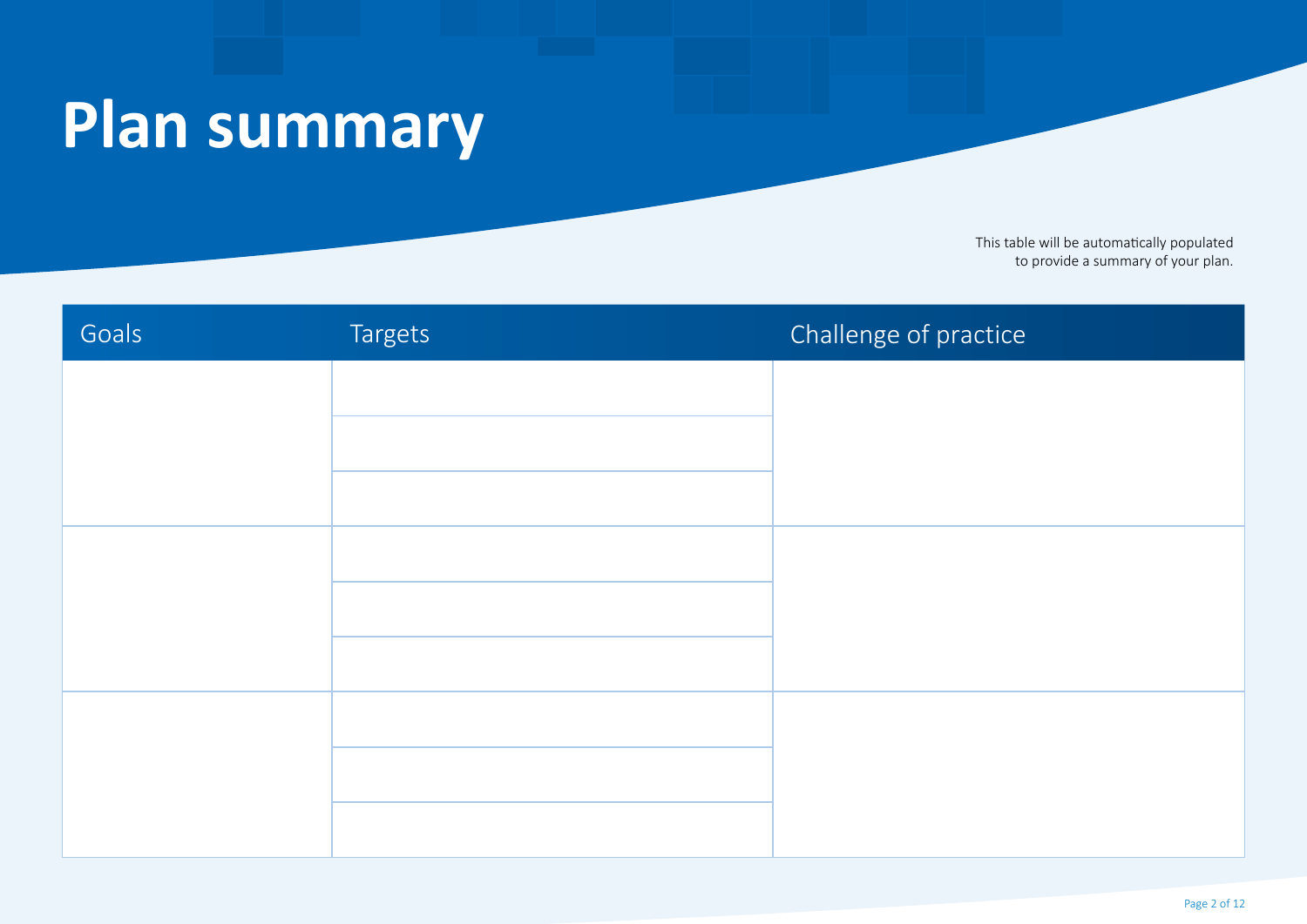## **Improvement plan for Salisbury North R-7 School2019 to 2021**

### How to complete this template

- Complete every step. The Quality School Improvement Planning Handbook explains how to do this. In addition, your education director will provide support.
- Complete steps **1 to 3** during term 4 of 2018 and have it approved by the principal, governing council chairperson, and education director.
- Email this plan (steps 1 to 3) to your education director.
- Publish your school improvement plan on your school website.
- Work through **step 4** *(Improve Practice and Monitor Impact)* regularly throughout the school year. This step does not need to be published on your website.
- Complete **step 5** *(Review and Evaluate)* in term 4 of each year. This step does not need to be published on your website, though it should inform the Improvement Planning and Outcomes section of your annual report to the school community.
- Your school improvement plan will be current for 2019 to 2021 and should be updated in term 4 each year.

## For further information and advice, contact:

**Andrew Wells** Review, Improvement and Accountability Manager Phone: 8226 1576 Andrew.Wells@sa.gov.au

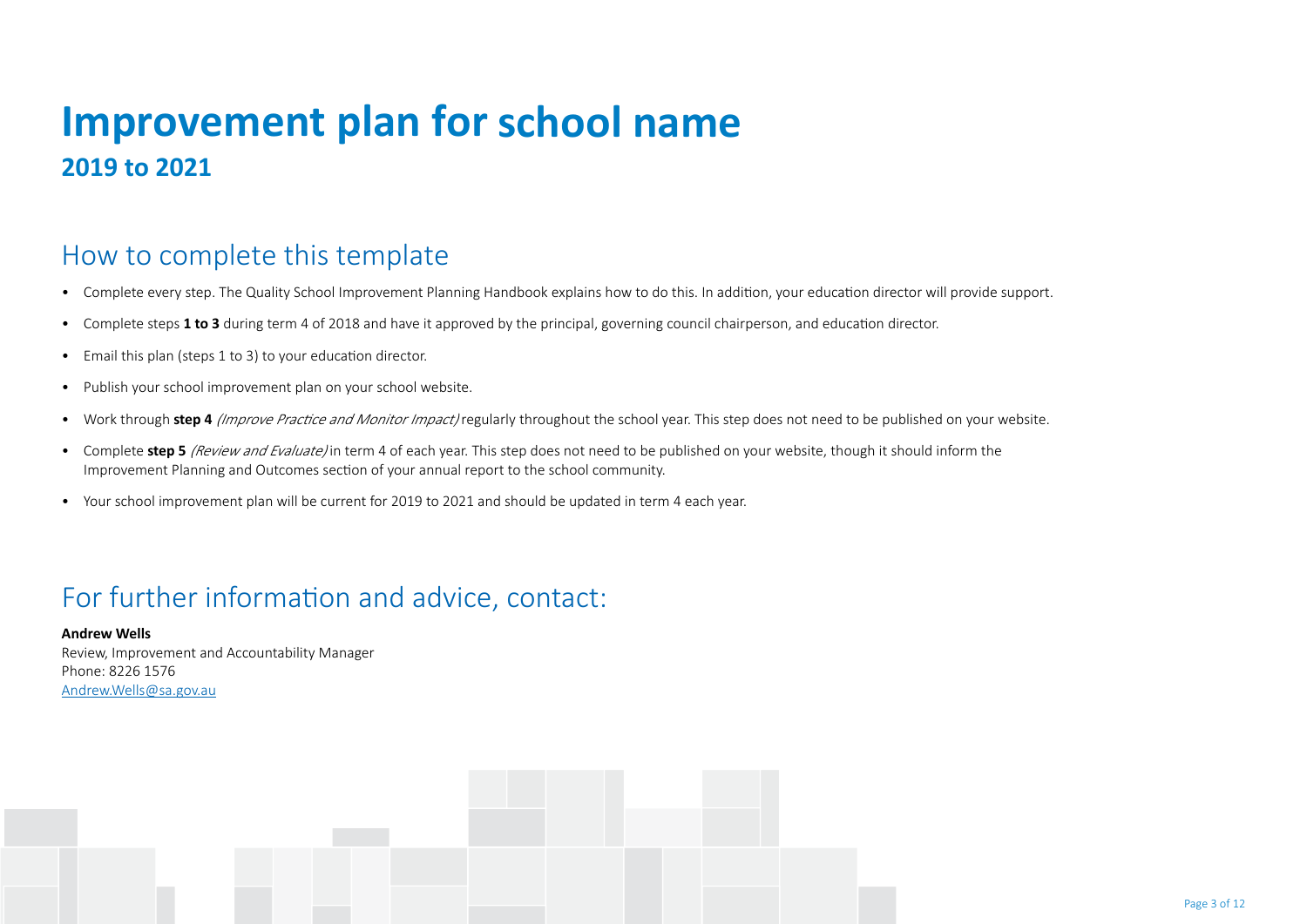Step 1 **Analyse and prioritise** 



Analyse evidence of student learning and answer the question 'What are our goals for improvement?' Specify up to 3 goals and annual targets for student learning improvement in the table below.

The Quality School Improvement Planning Handbook explains how to do this.

| Goals  |                                                                                                         | <b>Targets</b> |                                                                                                                                                                                                                                                                                                                                                                                                               |  |
|--------|---------------------------------------------------------------------------------------------------------|----------------|---------------------------------------------------------------------------------------------------------------------------------------------------------------------------------------------------------------------------------------------------------------------------------------------------------------------------------------------------------------------------------------------------------------|--|
| Goal 1 | Students will develop as assessment<br>capable learners in reading and have                             | 2019           | In 2019:<br>50% of students in reception will achieve the SEA<br>40% of students in year 1 will achieve SEA in reading and 35% in Phonics<br>50% of students in year 2 will achieve SEA                                                                                                                                                                                                                       |  |
|        | effective phonics and phonological<br>awareness skills and knowledge.                                   | 2020           | In 2020:<br>55% of students in Reception will achieve the SEA<br>50% of students in year 1 will achieve SEA in reading and 45% in Phonics<br>60% of students in year 2 will achieve SEA                                                                                                                                                                                                                       |  |
|        |                                                                                                         |                | In 2021:<br>60% of students in Reception will achieve the SEA<br>55% of students in year 1 will achieve SEA in reading and 50% in Phonics<br>65% of students in year 2 will achieve SEA                                                                                                                                                                                                                       |  |
| Goal 2 | Students will be intellectually challenged<br>and increase their vocabulary and                         | 2019           | In 2019<br>30% of highly able students in year 3 will achieve in the high bands (top two bands) in Reading as measured by NAPLAN and PATR<br>25% of highly able students in year 5 will achieve in the high bands (top two bands) in Reading as measured by NAPLAN and PATR<br>10% of highly able students in year 7 will achieve in the high bands (top two bands) in Reading as measured by NAPLAN and PATR |  |
|        | thinking skills in reading.                                                                             | 2020           | In 2020<br>35% of students in year 3 will achieve in the high bands (top two bands) in Reading as measured by NAPLAN and PATR<br>30% of students in year 5 will achieve in the high bands (top two bands) in Reading as measured by NAPLAN and PATR<br>15% of students in year 7 will achieve in the high bands (top two bands) in Reading as measured by NAPLAN and PATR                                     |  |
|        |                                                                                                         |                | In 2021<br>40% of students in year 3 will achieve in the high bands (top two bands) in Reading as measured by NAPLAN and PATR<br>35% of students in year 5 will achieve in the high bands (top two bands) in Reading as measured by NAPLAN and PATR<br>20% of students in year 7 will achieve in the high bands (top two bands) in Reading as measured by NAPLAN and PATR                                     |  |
| Goal 3 | Students will further develop their<br>fluency, problem solving and reasoning<br>skills in mathematics. | 2019           | In 2019<br>60% of year 3 students will achieve SEA as measured by NAPLAN and PAT maths.<br>50% of year 5 students will achieve SEA as measured by NAPLAN and PAT maths.<br>50% of year 7 students will achieve SEA as measured by NAPLAN and PAT maths.                                                                                                                                                       |  |
|        |                                                                                                         | 2020           | In 2020<br>80% of year 3 students will achieve the SEA in Mathematics as measured by NAPLAN and PAT maths.<br>60% of year 5 students will achieve i the NMS in Mathematics as measured by NAPLAN and PAT maths.<br>55% of year 7 students will achieve SEA as measured by NAPLAN and PAT maths.                                                                                                               |  |
|        |                                                                                                         |                | In 2021<br>850% of year 3 students will achieve the SEA in Mathematics as measured by NAPLAN and PAT maths.<br>65% of year 5 students will achieve i the NMS in Mathematics as measured by NAPLAN and PAT maths.<br>60% of year 7 students will achieve SEA as measured by NAPLAN and PAT maths.                                                                                                              |  |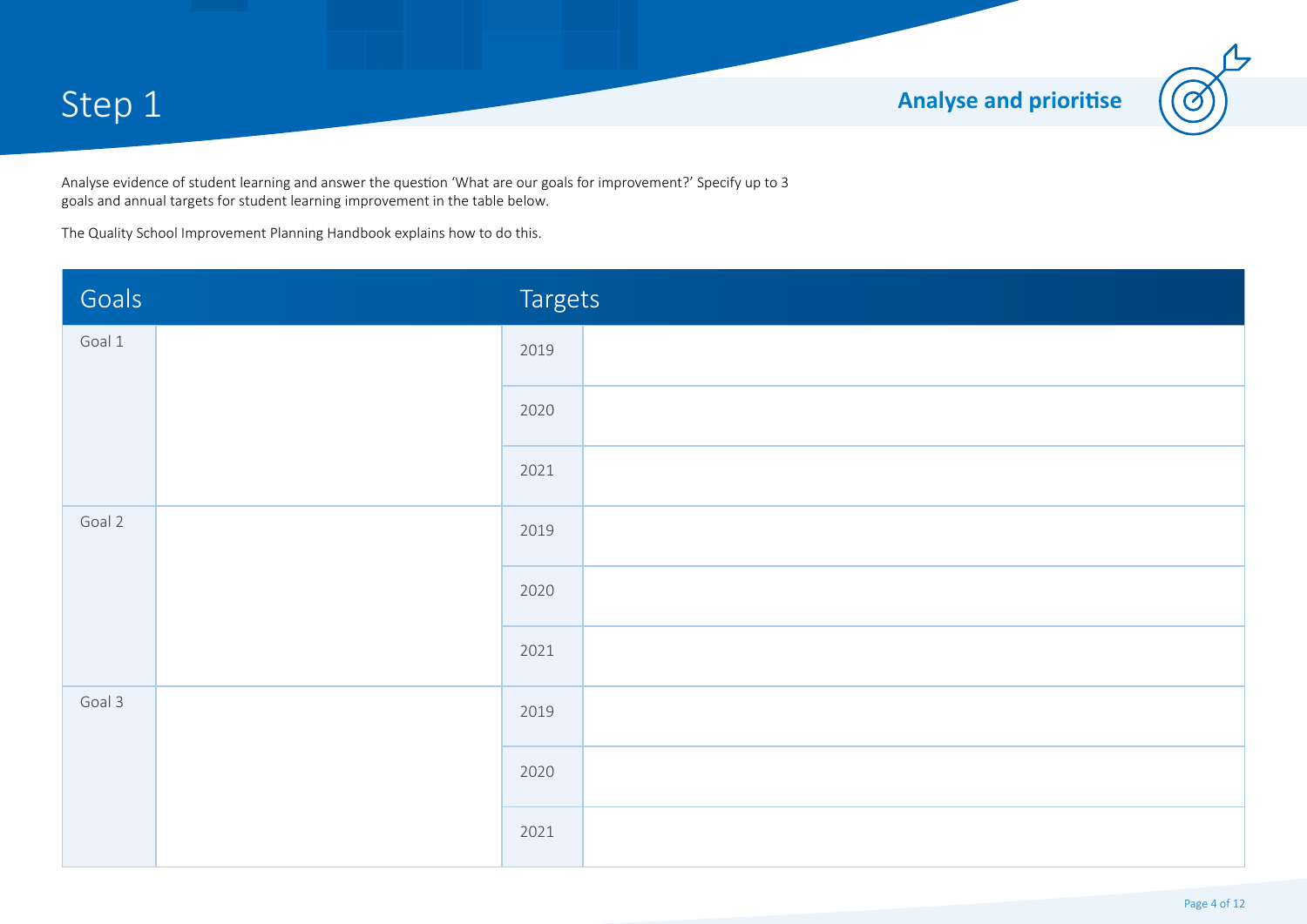#### Step 2 **Determine challenge of practice**  $\boldsymbol{\Lambda}$

Consider how improvements in teaching practice will help to achieve your improvement goals and answer the question 'What areas of practice should we focus on improving to reach our goals?' Specify your challenge of practice for each goal in the table below.

The Quality School Improvement Planning Handbook explains how to do this.

| Challenge of practice |                                                                                                                                                                                                                                                                                                                                                                                                                        |  |  |  |
|-----------------------|------------------------------------------------------------------------------------------------------------------------------------------------------------------------------------------------------------------------------------------------------------------------------------------------------------------------------------------------------------------------------------------------------------------------|--|--|--|
| Goal 1                | If we implement a systematic approach to phonics e.g Jolly Phonics and the whole site literacy critical commitment across all<br>curriculum then students will develop their balanced reader and comprehension skills.<br>If we implement formative assessment with a focus on learning intentions, co-constructed success criteria and feedback students<br>will be able to articulate what they are learning and why |  |  |  |
| Goal 2                | If we implement the three tiers of vocabulary and the use of think outside the box questioning then students will expand their<br>vocabulary, engage in dialogic thinking and and feel intellectually challenged<br>If we implement formative assessment with a focus on accountable talk and feedback. students will be assessment capable.                                                                           |  |  |  |
| Goal 3                | If we use evidence based approaches and explicitly teach all areas from the whole site mathematics critical commitment then<br>students will be fluent able to problem solve and reason.<br>If we implement formative assessment with a focus on students using their data to goal set, they will be able to articulate their<br>next steps in their learning.                                                         |  |  |  |

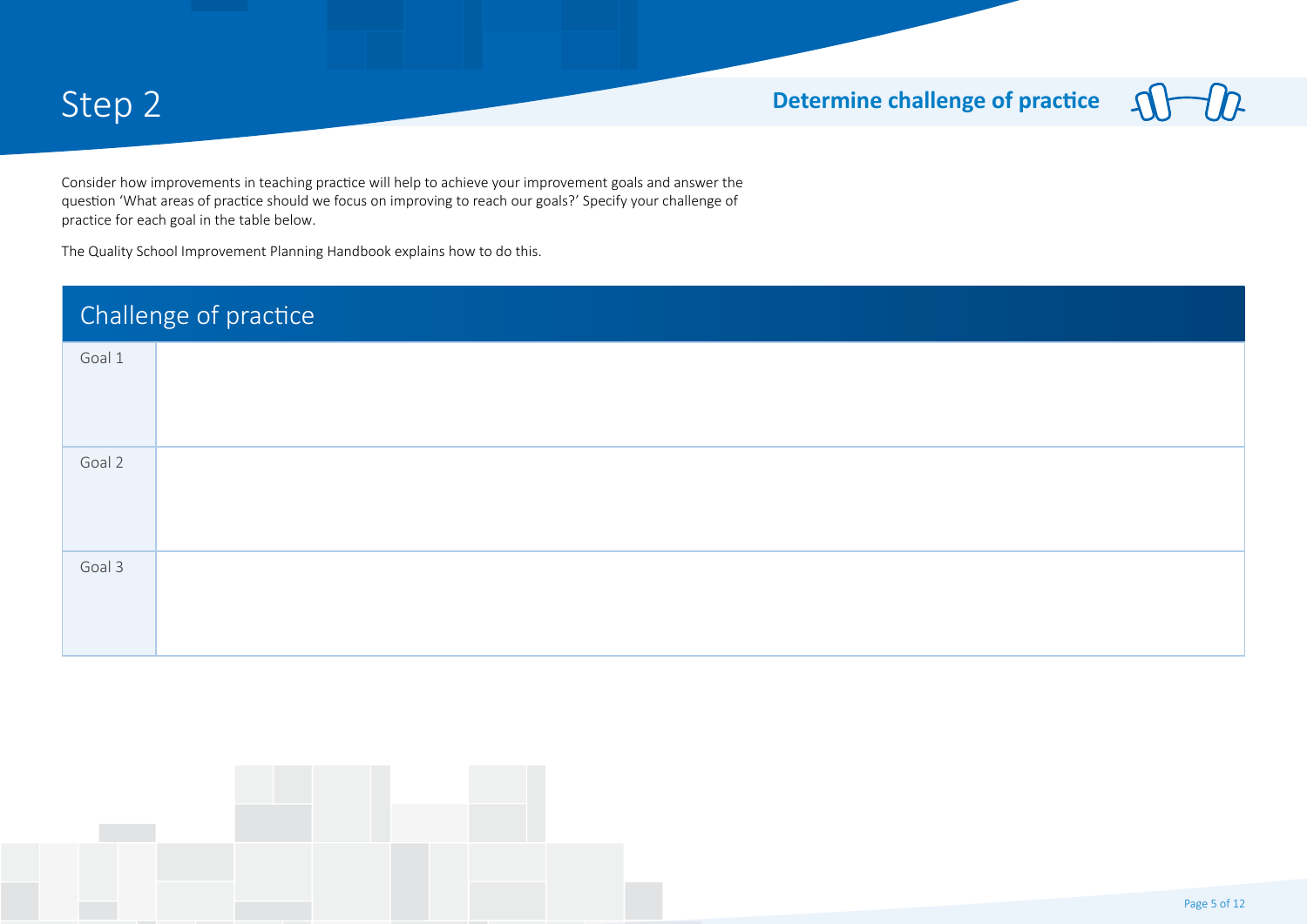

Consider evidence of best practice to answer the question 'What actions should we take to improve our practice and reach our goals?' Specify your actions for improvement, timeline, responsibility, resources and success criteria for each goal in the tables below.

The Quality School Improvement Planning Handbook explains how to do this.

| Goal 1                                                                                                                                                                      | Students will develop as assessment capable learners in reading and have effective phonics and phonological<br>awareness skills and knowledge.                                                                                                                                                                                                                                                                         |                                                                                                                                                                                                                                                                                                                                                                                                              |                                                                                                                                                                                                                                                                                                                            |
|-----------------------------------------------------------------------------------------------------------------------------------------------------------------------------|------------------------------------------------------------------------------------------------------------------------------------------------------------------------------------------------------------------------------------------------------------------------------------------------------------------------------------------------------------------------------------------------------------------------|--------------------------------------------------------------------------------------------------------------------------------------------------------------------------------------------------------------------------------------------------------------------------------------------------------------------------------------------------------------------------------------------------------------|----------------------------------------------------------------------------------------------------------------------------------------------------------------------------------------------------------------------------------------------------------------------------------------------------------------------------|
| Challenge of practice                                                                                                                                                       | If we implement a systematic approach to phonics e.g Jolly Phonics and the whole site literacy critical<br>commitment across all curriculum then students will develop their balanced reader and comprehension skills.<br>If we implement formative assessment with a focus on learning intentions, co-constructed success criteria and<br>feedback students will be able to articulate what they are learning and why |                                                                                                                                                                                                                                                                                                                                                                                                              |                                                                                                                                                                                                                                                                                                                            |
| Actions                                                                                                                                                                     | Timeline                                                                                                                                                                                                                                                                                                                                                                                                               | Roles and responsibilities                                                                                                                                                                                                                                                                                                                                                                                   | Resources                                                                                                                                                                                                                                                                                                                  |
| Staff will meet fortnightly to<br>collect, analyse and review data in<br>order to track and monitor students<br>progress in phonics and PA<br>knowledge and understandings. | T3 2019<br>T4 2020                                                                                                                                                                                                                                                                                                                                                                                                     | Staff:<br>DP, Principal and EY senior leader will co-ordinate and facilitate team data<br>learning meetings fortnightly<br>Reception to year 7 staff use data to undertake professional conversations<br>and literacy planning at meetings.<br>Students:<br>Student reps form each class will attend regular fortnightly forums to learn<br>how to review and use their data to set literacy learning goals. | Whole site literacy critical commitment document<br>Phonics and PA critical commitment document<br>Phonics and PA data collected through screenings and running records<br>Class observation checklist and Instructional Rounds<br>Student forums<br><b>Heggerty materials</b><br>Jolly Phonics materials                  |
| Provide targeted and responsive<br>professional learning opportunities<br>in the big 6 with a focus on<br>Phonics, PA, oral language and<br>AFL in R-4.                     | T4 2019 -<br>T4 2020                                                                                                                                                                                                                                                                                                                                                                                                   | Staff:<br>EY, Literacy senior leader and DP will facilitate differentiated(surface, deep<br>and transfer) professional development and coaching in classes.<br>Teachers will build their capacity to understand and use the big 6 of reading<br>in their lessons with a focus on Phonics, PA and oral language.<br>Teachers and SSO staff will implement Jolly Phonics and Heggerty<br>materials.            | Whole site literacy critcical commitment document<br>Phonics and PA critical commitment document<br>Phonics and PA data collected through local and DECD screenings<br>Class observation checklist and instructional rounds<br>ACARA literacy progression document<br><b>Heggerty materials</b><br>Jolly Phonics materials |
|                                                                                                                                                                             |                                                                                                                                                                                                                                                                                                                                                                                                                        |                                                                                                                                                                                                                                                                                                                                                                                                              |                                                                                                                                                                                                                                                                                                                            |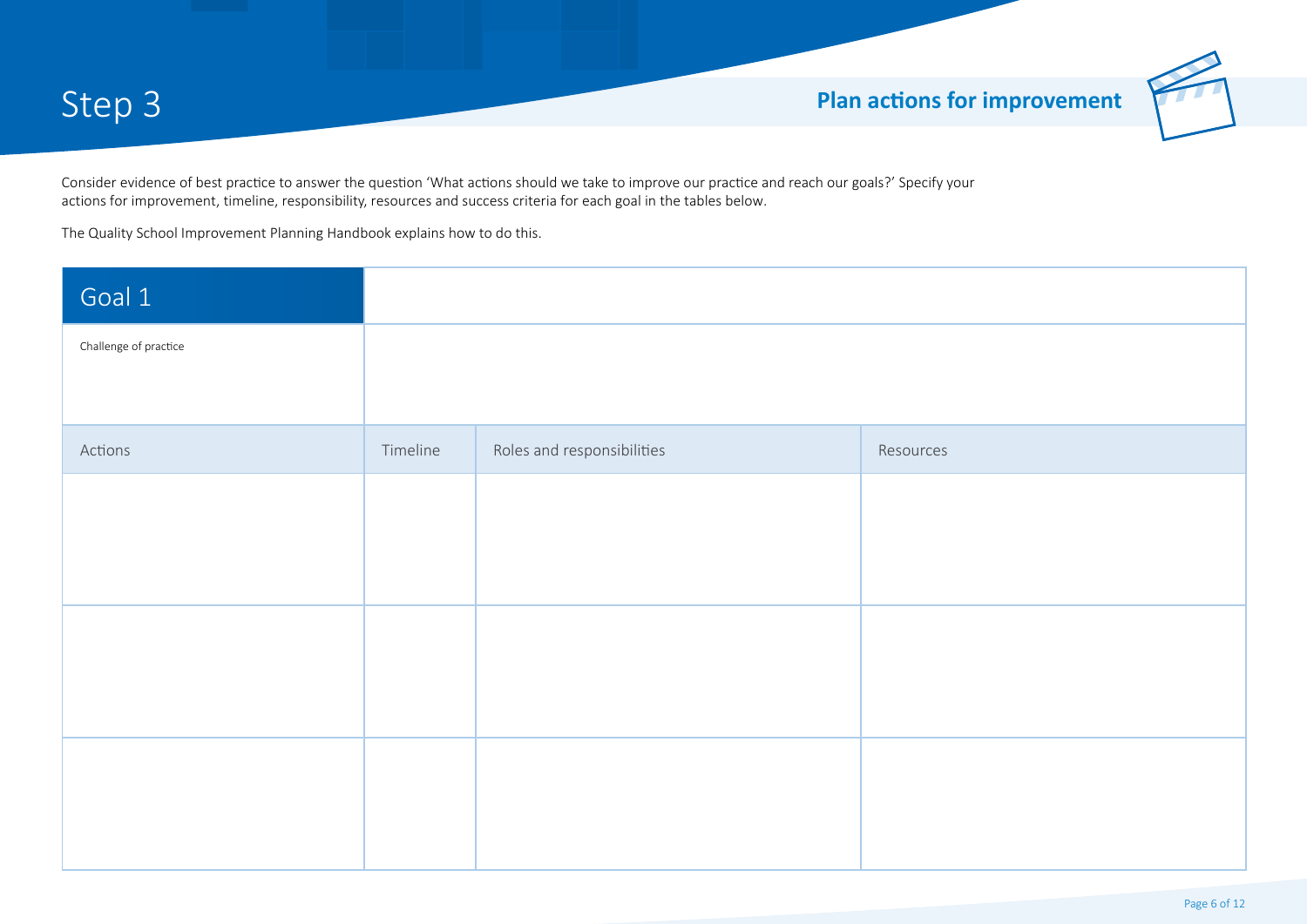

## Step 3 continued **Plan actions for improvement**

| Goal 1 continued | Students will develop as assessment capable learners in reading and have effective phonics and phonological<br>awareness skills and knowledge.                                                                                                                                                                                                                                                   |                                     |           |
|------------------|--------------------------------------------------------------------------------------------------------------------------------------------------------------------------------------------------------------------------------------------------------------------------------------------------------------------------------------------------------------------------------------------------|-------------------------------------|-----------|
| Actions          | Timeline                                                                                                                                                                                                                                                                                                                                                                                         | Roles and responsibilities          | Resources |
|                  |                                                                                                                                                                                                                                                                                                                                                                                                  |                                     |           |
|                  |                                                                                                                                                                                                                                                                                                                                                                                                  |                                     |           |
|                  |                                                                                                                                                                                                                                                                                                                                                                                                  |                                     |           |
|                  |                                                                                                                                                                                                                                                                                                                                                                                                  |                                     |           |
|                  |                                                                                                                                                                                                                                                                                                                                                                                                  |                                     |           |
|                  |                                                                                                                                                                                                                                                                                                                                                                                                  |                                     |           |
|                  |                                                                                                                                                                                                                                                                                                                                                                                                  |                                     |           |
|                  |                                                                                                                                                                                                                                                                                                                                                                                                  |                                     |           |
|                  |                                                                                                                                                                                                                                                                                                                                                                                                  | Total financial resources allocated | 10,000    |
| Success criteria | 1. Students will be able to recognise and understand the 44 sounds and corresponding letter/diagraphs, high<br>frequency words and apply phonic principles to unknown or nonsense words.<br>2.All students will have met the school and DECD targets in phonics and reading levels<br>3. Staff have shifted from a surface to deep knowledge of how to teach phonics and phonological awareness. |                                     |           |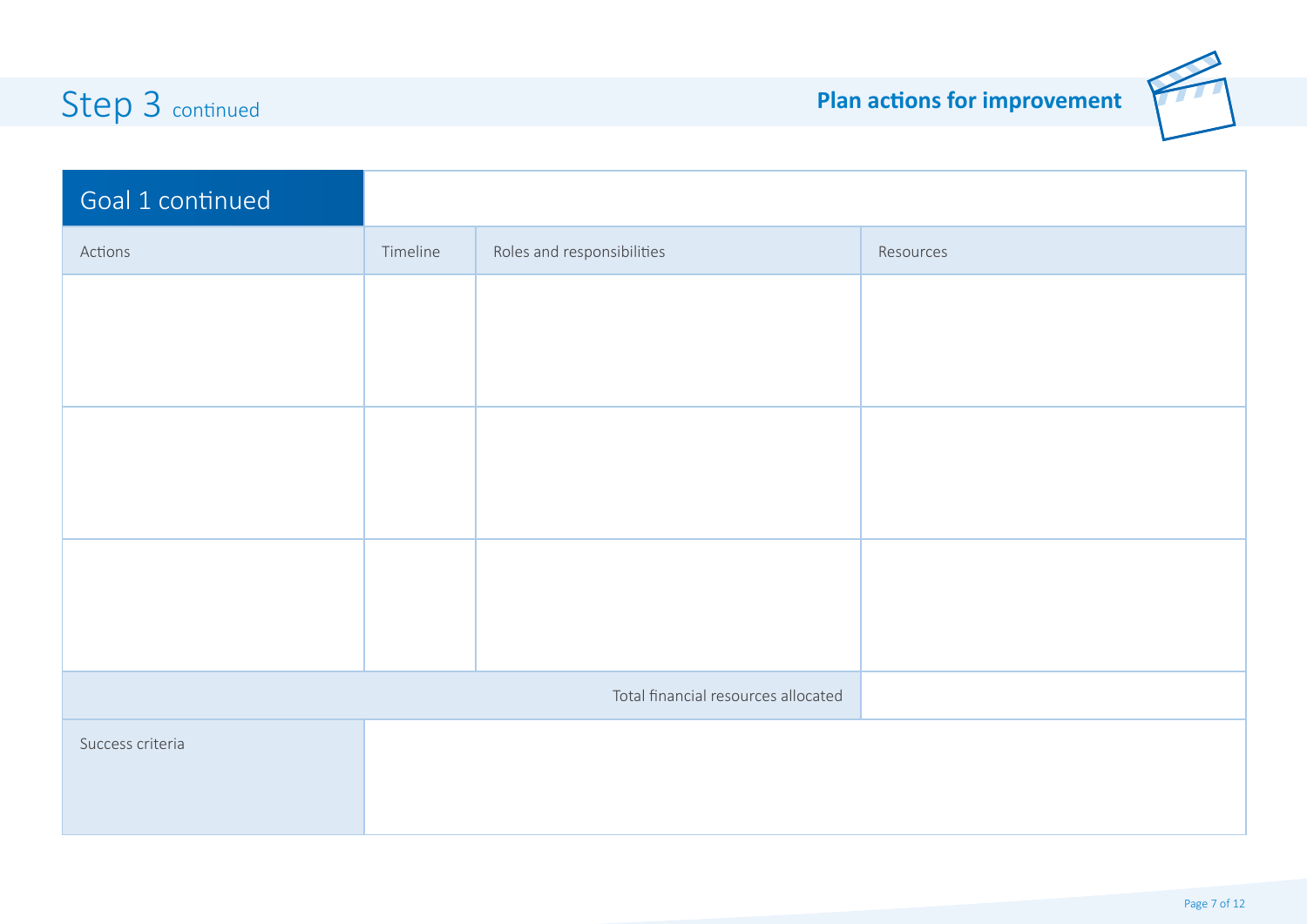

| Goal 2                                                                                                                                                                              | Students will be intellectually challenged and increase their vocabulary and thinking skills in reading.                                                                                                                                                                                                                                        |                                                                                                                                                                                                                                                                                                                                                                                                                                                                                                                                                                                                    |                                                                                                                                                                                                                                                                                                                                                                                           |  |
|-------------------------------------------------------------------------------------------------------------------------------------------------------------------------------------|-------------------------------------------------------------------------------------------------------------------------------------------------------------------------------------------------------------------------------------------------------------------------------------------------------------------------------------------------|----------------------------------------------------------------------------------------------------------------------------------------------------------------------------------------------------------------------------------------------------------------------------------------------------------------------------------------------------------------------------------------------------------------------------------------------------------------------------------------------------------------------------------------------------------------------------------------------------|-------------------------------------------------------------------------------------------------------------------------------------------------------------------------------------------------------------------------------------------------------------------------------------------------------------------------------------------------------------------------------------------|--|
| Challenge of practice                                                                                                                                                               | If we implement the three tiers of vocabulary and the use of think outside the box questioning then<br>students will expand their vocabulary, engage in dialogic thinking and and feel intellectually challenged<br>If we implement formative assessment with a focus on accountable talk and feedback. students will be<br>assessment capable. |                                                                                                                                                                                                                                                                                                                                                                                                                                                                                                                                                                                                    |                                                                                                                                                                                                                                                                                                                                                                                           |  |
| Actions                                                                                                                                                                             | Timeline                                                                                                                                                                                                                                                                                                                                        | Roles and responsibilities                                                                                                                                                                                                                                                                                                                                                                                                                                                                                                                                                                         | Resources                                                                                                                                                                                                                                                                                                                                                                                 |  |
| Ensure staff have structured time<br>to collaborate, reflect on practice<br>and implement AFL principles of<br>learning intentions, co-constructed<br>success criteria and feedback | Term 4<br>2019 - term<br>4 2020 and<br>21                                                                                                                                                                                                                                                                                                       | Staff:<br>The DP, AP, Principal and senior leaders will provide continuous PD over 4 terms in<br>"learning intentions, success criteria and feedback<br>Teachers will adjust planning to include LI, co-constructed success criteria and<br>feedback to differentiate<br>The leadership team will will visit classes and provide feedback on micro teaching in<br>the area of LI. success criteria and feedback.<br>Students:<br>The student AFL forum reps will report back regularly to the leadership team about<br>the implementation of AFL.                                                  | Professional development release time for staff to<br>collaboratively plan<br>Developing assessment capable visible learners text per teacher<br>website /staff drive with resources<br>Orion partnership expert key teacher in reading 0.2 release<br>position.<br>A senior leader position in HA trained by Principal                                                                   |  |
| Provide targeted and responsive<br>professional learning opportunities<br>in Reading about HA students.                                                                             | Terms $1 - 4$<br>2020 and<br>2021                                                                                                                                                                                                                                                                                                               | Staff:<br>Principal will provide 1 day workshop per term and face to face coaching opportunities in<br>teams on catering for highly abled students in reading.<br>Principal will connect staffs Performance and Development plans to highly abled students<br>Staff will implement whole school macro differentiation agreements e.g. goal setting,<br>progress reflections, LI, success criteria, think outiside the box question techniques and<br>feedback<br>Students:<br>Identified students will attend a HA professional learning forum to provide feedback about<br>their needs and goals. | Flinders University personnel in the field of G&T/ highly abled students<br>Janet Farrall (AISSA) workshops on highly abled students<br>AITSL leading voices videos.<br>Developing assessment capable visible learners text per teacher<br>website /staff drive with resources<br>Orion partnership expert key teacher in reading 0.2 release position.<br>A senior leader position in HA |  |
| Structure a rigorous acceleration<br>program for Years 3-7 in Reading                                                                                                               | <b>Term 2-4</b><br>2020 and<br>2021                                                                                                                                                                                                                                                                                                             | Staff:<br>Leadership team will provide cluster grouping for highly abled students in Literacy<br>Teachers will use the schools literacy commitment to compact curriculum and<br>formative assessment to attend to whole class, small group and individual<br>differences.<br><b>Students</b><br>Identified students will attend and positively engage in an acceleration program<br>weekly                                                                                                                                                                                                         | Whole school data collection and analysis for identification purposes e.g.<br>PAT and NAPLAN data.<br>IQ tests<br>Learning space for HA delivery program<br>Orion partnership expert key teacher in reading 0.2 release position. A<br>senior leader position in HA                                                                                                                       |  |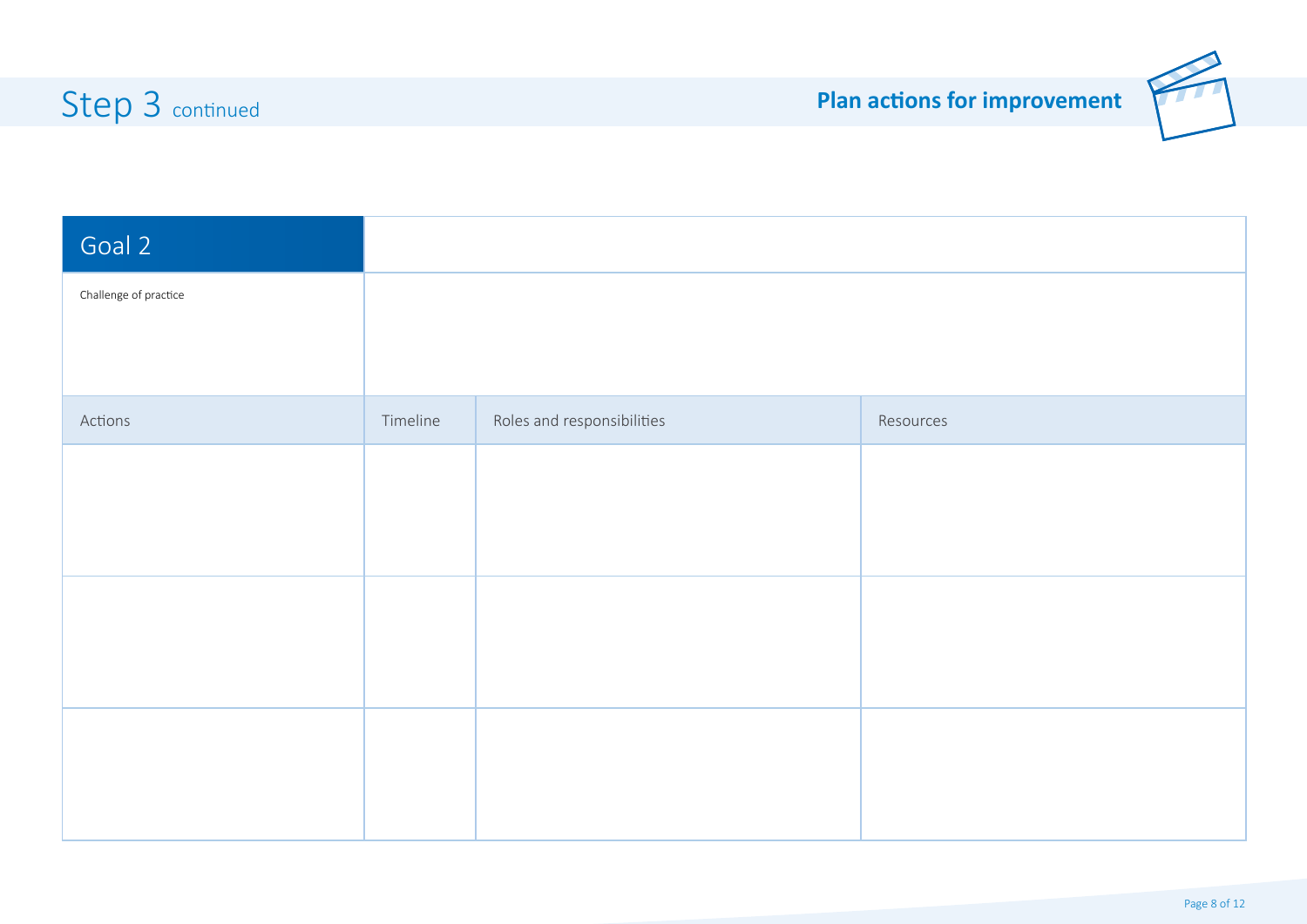## Step 3 continued **Step 3 continued**



| Goal 2 continued                                                                                                                    | Students will be intellectually challenged and increase their vocabulary and thinking skills in reading.                                                                                                                                                                                                                            |                                                                                                                                                                                                             |                                                                                                               |
|-------------------------------------------------------------------------------------------------------------------------------------|-------------------------------------------------------------------------------------------------------------------------------------------------------------------------------------------------------------------------------------------------------------------------------------------------------------------------------------|-------------------------------------------------------------------------------------------------------------------------------------------------------------------------------------------------------------|---------------------------------------------------------------------------------------------------------------|
| Actions                                                                                                                             | Timeline                                                                                                                                                                                                                                                                                                                            | Roles and responsibilities                                                                                                                                                                                  | Resources                                                                                                     |
| Staff will participate in 3 tiers of<br>vocabulary and think outside the<br>bx questioning workshops during<br>PFD and after school | Terms $1 - 4$<br>2020                                                                                                                                                                                                                                                                                                               | All staff to participate in differentiated workshops on 3<br>tiers of vocab and think outside the box questioning<br>Principal and lit leader to facilitate training in both<br>fields linked to lit block. | Literacy improvement handbook in STRETCH<br>PDP documentation<br>Instructional rounds<br>Impact team meetings |
|                                                                                                                                     |                                                                                                                                                                                                                                                                                                                                     |                                                                                                                                                                                                             |                                                                                                               |
|                                                                                                                                     |                                                                                                                                                                                                                                                                                                                                     |                                                                                                                                                                                                             |                                                                                                               |
|                                                                                                                                     |                                                                                                                                                                                                                                                                                                                                     | Total financial resources allocated                                                                                                                                                                         | 20,000                                                                                                        |
| Success criteria                                                                                                                    | 1. The amount of students achieving in the top two bands for reading has increased each year by the set<br>targets.<br>2. HA students report an increase in engagement, feel challenged and can articulate their learning.<br>3. Staff have increased their capacity to understand how to differentiate for HA students in reading. |                                                                                                                                                                                                             |                                                                                                               |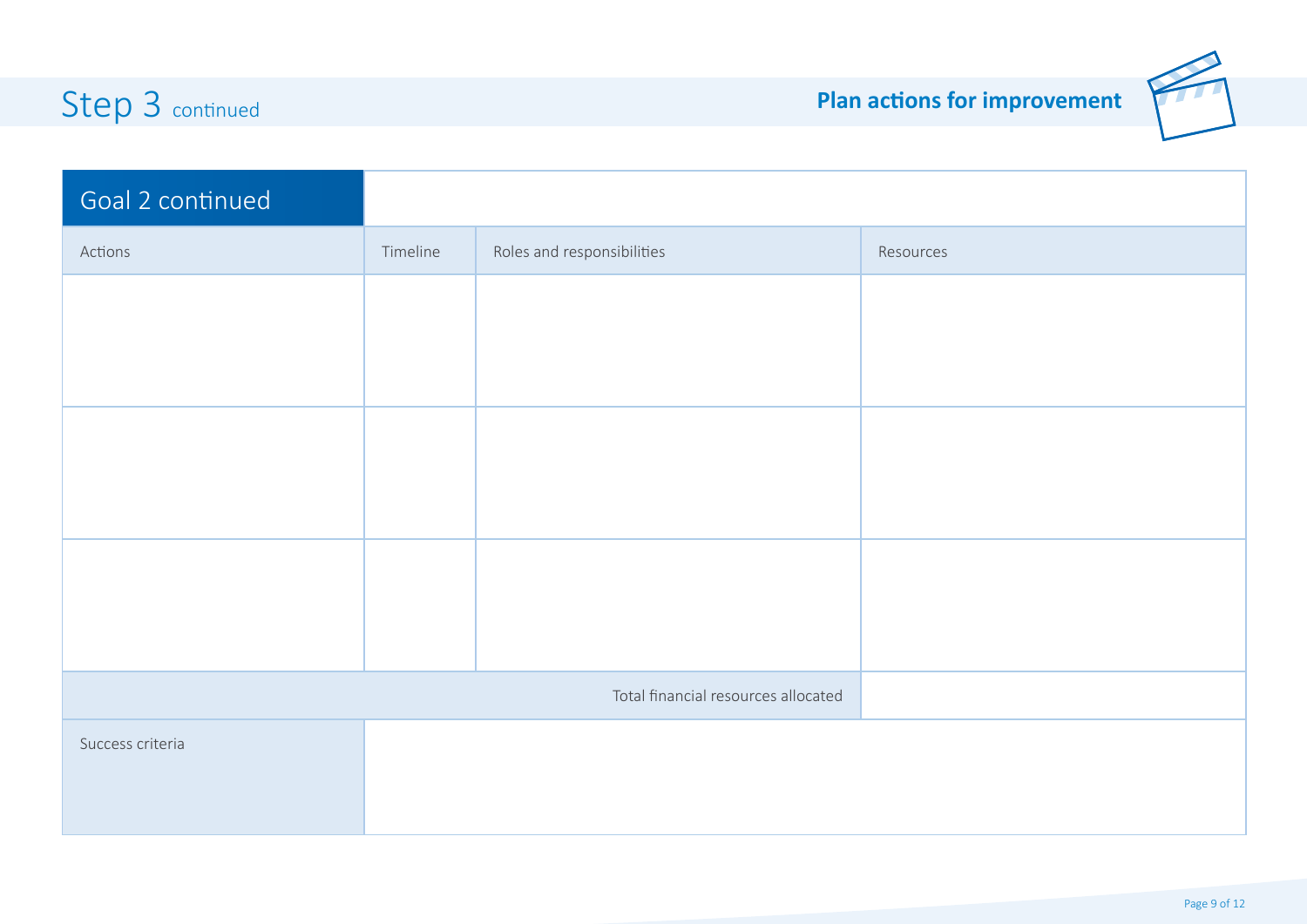

| $\overline{G}$ oal 3                                                                                                       | Students will further develop their fluency, problem solving and reasoning skills in mathematics.<br>If we use evidence based approaches and explicitly teach all areas from the whole site mathematics<br>critical commitment then students will be fluent able to problem solve and reason.<br>If we implement formative assessment with a focus on students using their data to goal set, they will be<br>able to articulate their next steps in their learning. |                                                                                                                                                                                                                                                                                                                                                                                                                                                                                                                                                                                                                                                                                                                             |                                                                                                                                                                                                                                                                |
|----------------------------------------------------------------------------------------------------------------------------|---------------------------------------------------------------------------------------------------------------------------------------------------------------------------------------------------------------------------------------------------------------------------------------------------------------------------------------------------------------------------------------------------------------------------------------------------------------------|-----------------------------------------------------------------------------------------------------------------------------------------------------------------------------------------------------------------------------------------------------------------------------------------------------------------------------------------------------------------------------------------------------------------------------------------------------------------------------------------------------------------------------------------------------------------------------------------------------------------------------------------------------------------------------------------------------------------------------|----------------------------------------------------------------------------------------------------------------------------------------------------------------------------------------------------------------------------------------------------------------|
| Challenge of practice                                                                                                      |                                                                                                                                                                                                                                                                                                                                                                                                                                                                     |                                                                                                                                                                                                                                                                                                                                                                                                                                                                                                                                                                                                                                                                                                                             |                                                                                                                                                                                                                                                                |
| Actions                                                                                                                    | Timeline                                                                                                                                                                                                                                                                                                                                                                                                                                                            | Roles and responsibilities                                                                                                                                                                                                                                                                                                                                                                                                                                                                                                                                                                                                                                                                                                  | Resources                                                                                                                                                                                                                                                      |
| We will ensure all school systems<br>support collective teacher efficacy<br>and instructional teams.                       | T4 2019 -<br>T1 2021                                                                                                                                                                                                                                                                                                                                                                                                                                                | Stafff will:<br>Work in teams to co-plan and review their teaching and learning of Mathematics and Numeracy.<br>In teams use the Salisbury North Mathematics curriculum resources across R - 7 when planning<br>instruction and assessing growth.<br>Work with mathematics coach to plan, program and assess learning.<br>Students will:<br>Use data to set their learning goals and reflect on their achievements.<br>Ask questions, reflect on their learning and decide upon their level of understanding using the<br>surface, deep and transfer model.<br>Work in teams and be accountable for their learning by providing daily feedback<br>Actively engage in the matthematics and numeracy learning                 | <b>Mathematics coach</b><br><b>NAPLAN and PAT Maths data</b><br>Local mathematics screenings and data<br>AC scope and sequence documents<br><b>ACARA numeracy progressions</b><br>Rules of base ten and calculating (learning journeys<br>resource)            |
| We will provide targeted and<br>responsive professional learning<br>opportunities in Mathematics                           | T1 - T4<br>2019 - 2021                                                                                                                                                                                                                                                                                                                                                                                                                                              | Staff will:<br><b>Collectively engage in differentiated Mathematics</b><br>professional development programs which include:<br>Peer mentoring, coaching, workshops, team planning,<br>professional dialogue and inquiry into practice.<br>Each team plans and programs together at least twice a<br>term.                                                                                                                                                                                                                                                                                                                                                                                                                   | <b>Mathematics coach</b><br>AC scope and sequence documents<br><b>ACARA numeracy progressions</b><br>Rules of base ten and calculating (learning<br>journeys resource)<br>Learning improvement guide book in numeracy.                                         |
| We will deepen all staffs<br>knowledge and understandings in<br>using data to inform high impact<br>pedagogical practices. | $T1 - T4$<br>2020                                                                                                                                                                                                                                                                                                                                                                                                                                                   | Staff will:<br>Collect, track and analyse student data including pre-post tests, observations, student goals and reviews , NAPLAN and PAT-M<br>Take pre and post --test s on each maths field and share the data with each individual learner so they can set fortnightly goals<br>Plan collaboratively based on the students maths data, observations and feedback<br>Moderate and callibrate mathematics work samples and learning evidence<br>Students will:<br>Actively participate in all formative and summative assessment tasks and review their post data assessments.<br>Set goals to improve their proficiencies in numeracy and mathematics<br>Analyse and review their individual NAPLAN and PAT data results. | <b>Mathematics coach</b><br><b>NAPLAN and PAT Maths data - PATRACKER</b><br>Local mathematics screenings and data<br>AC scope and sequence documents<br><b>ACARA numeracy progressions</b><br>Rules of base ten and calculating learning journeys<br>resource) |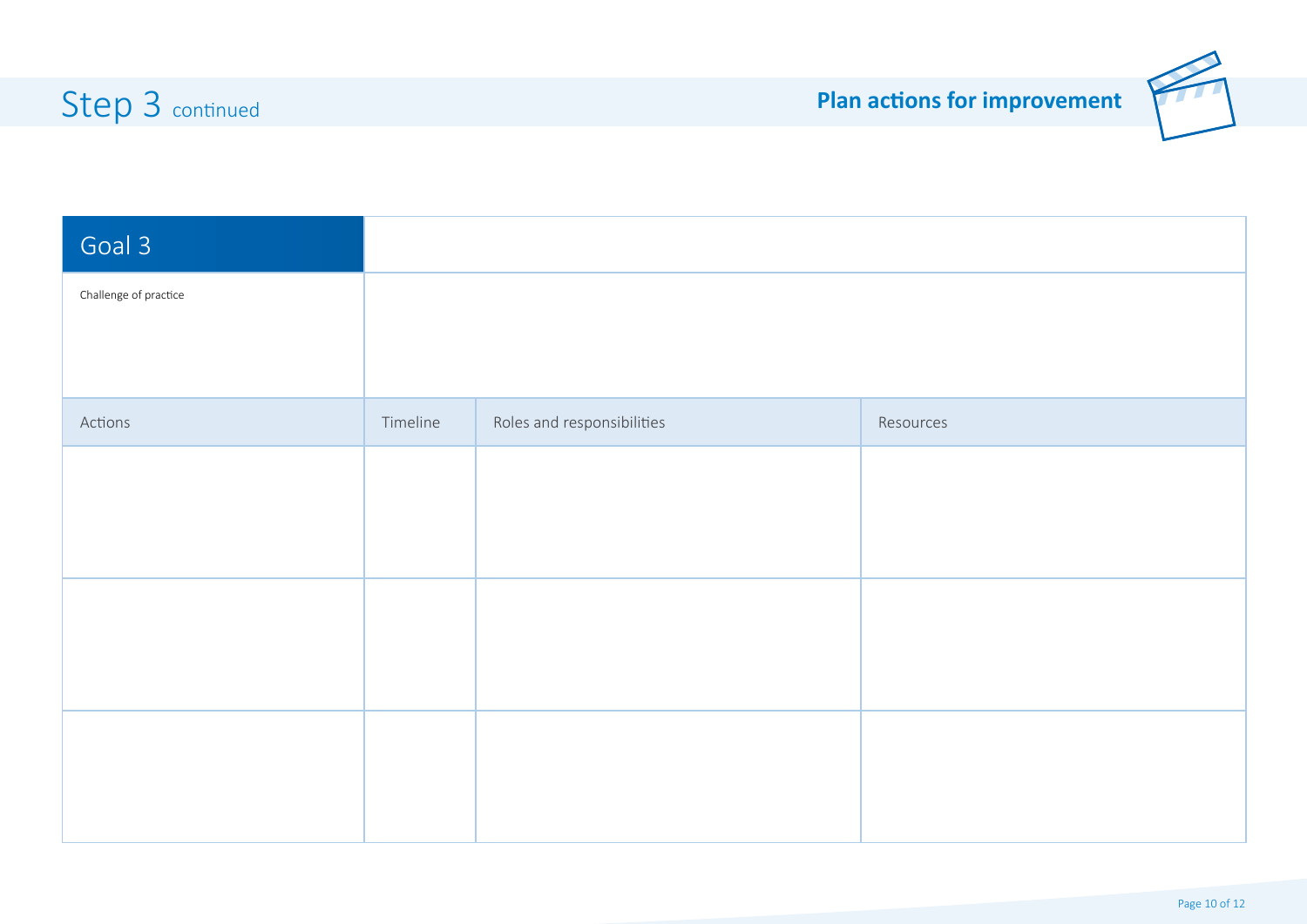## Step 3 continued



| Goal 3 continued                                                       | Students will further develop their fluency, problem solving and reasoning skills in mathematics.                                                                                                                                                                                                                                                              |                                                                                                                                                                                                                                                                                                                                                                                                                                                                           |                                                                                                                       |
|------------------------------------------------------------------------|----------------------------------------------------------------------------------------------------------------------------------------------------------------------------------------------------------------------------------------------------------------------------------------------------------------------------------------------------------------|---------------------------------------------------------------------------------------------------------------------------------------------------------------------------------------------------------------------------------------------------------------------------------------------------------------------------------------------------------------------------------------------------------------------------------------------------------------------------|-----------------------------------------------------------------------------------------------------------------------|
| Actions                                                                | Timeline                                                                                                                                                                                                                                                                                                                                                       | Roles and responsibilities                                                                                                                                                                                                                                                                                                                                                                                                                                                | Resources                                                                                                             |
| We will improve students<br>outcomes in fluency and problem<br>solving | $T1 - T4$<br>2019 - 2021                                                                                                                                                                                                                                                                                                                                       | Staff will:<br>Use the proficiency strands of understanding, fluency, problem solving and<br>reasoning as integral parts of their maths programs.<br>Begin each lesson with number facts and mental computation that includes<br>the QUICKSMART principles and practices.<br>Students will:<br>• Use automaticity skills in application of problem solving<br>• Apply knowledge from the deconstruction of problem solving skills to<br>authentic mathematical situations | Quicksmart maths resources<br>Mathematics coach<br>NAPLAN and PAT Maths data<br>Local mathematics screenings and data |
|                                                                        |                                                                                                                                                                                                                                                                                                                                                                |                                                                                                                                                                                                                                                                                                                                                                                                                                                                           |                                                                                                                       |
|                                                                        |                                                                                                                                                                                                                                                                                                                                                                |                                                                                                                                                                                                                                                                                                                                                                                                                                                                           |                                                                                                                       |
|                                                                        |                                                                                                                                                                                                                                                                                                                                                                | Total financial resources allocated                                                                                                                                                                                                                                                                                                                                                                                                                                       | 50,000                                                                                                                |
| Success criteria                                                       | 1. Students will increase their ability to demonstrate relevant elements of AC particularly in the area o number sense.<br>2. Students will increase their fluency and problemsolving skills and understandings.<br>3.A coherent approach to mathematics teaching and learning will be embedded.<br>4. Students will reach the set SEA targets in mathematics. |                                                                                                                                                                                                                                                                                                                                                                                                                                                                           |                                                                                                                       |